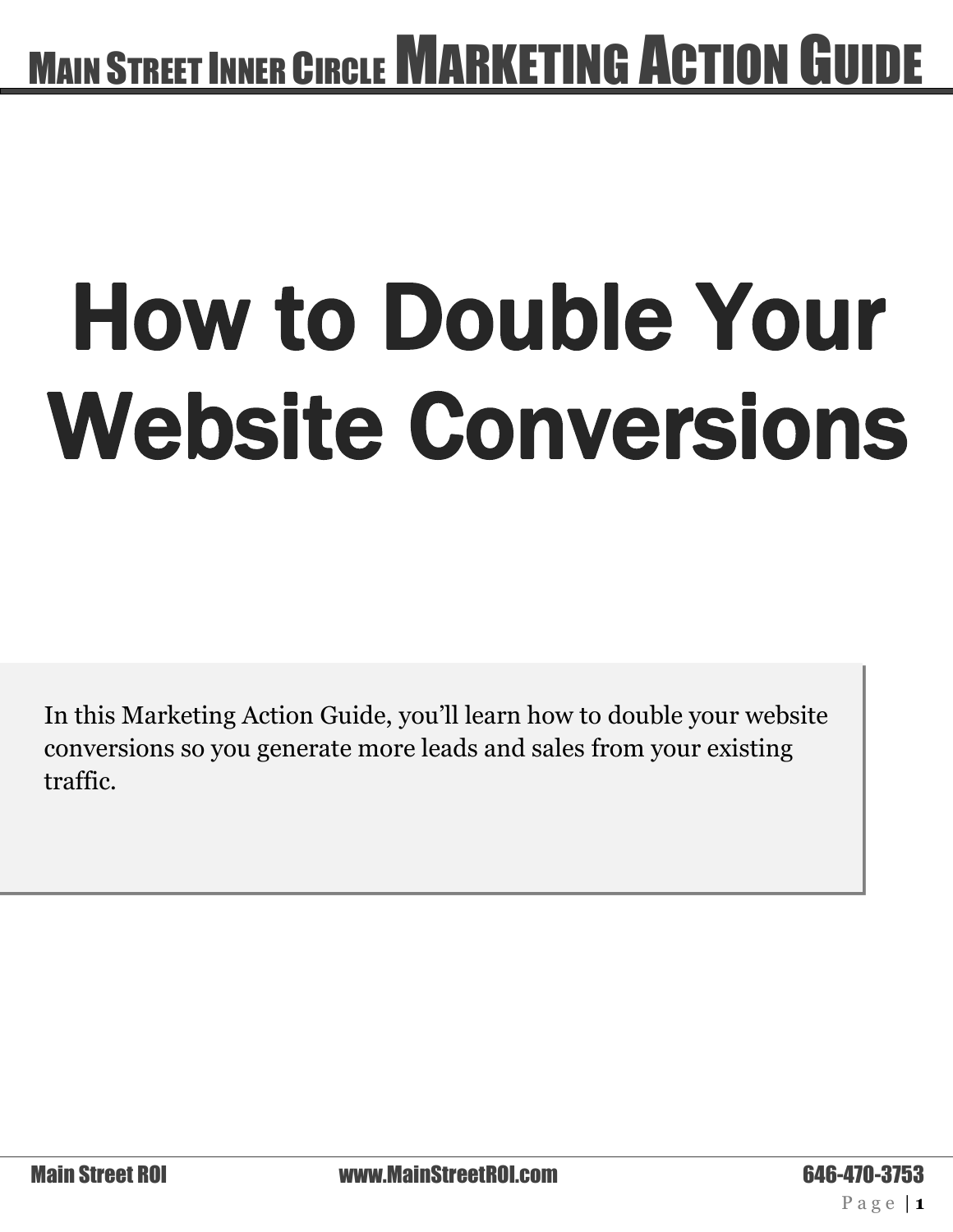### **Table of Contents**

| A.          |  |
|-------------|--|
| <b>B.</b>   |  |
| $C_{\cdot}$ |  |
| D.          |  |
| E.          |  |
| $F_{\rm c}$ |  |
| G.          |  |
|             |  |
| A.          |  |
| <b>B.</b>   |  |
| $C_{\cdot}$ |  |
|             |  |
|             |  |
|             |  |
|             |  |
|             |  |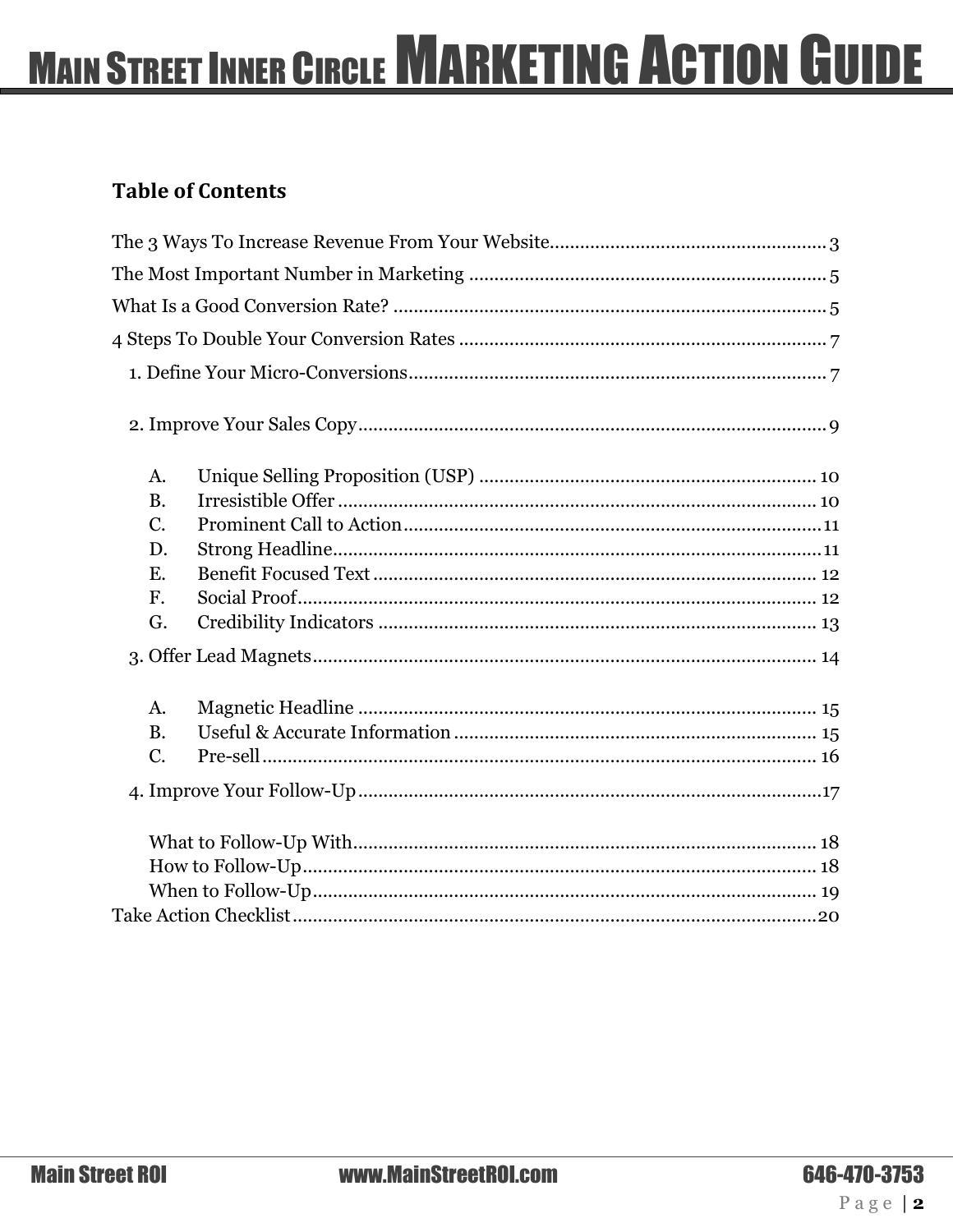### <span id="page-2-0"></span>THE 3 WAYS TO INCREASE REVENUE FROM YOUR WEBSITE

If you could wave a magic wand, and solve your biggest problem with online marketing, then what problem would you solve? I bet you would want a more consistent stream of new traffic to your website. More traffic means more exposure to your product or service, which naturally leads to more sales.

And that's exactly where most businesses focus the majority of their time and resources with online marketing – new traffic strategies like SEO, search advertising, display advertising, social media, and the list goes on and on. There's no shortage of information, tools, and consultants to help you get more traffic to your website.

But what happens when that traffic lands on your website? Does your marketing stop there? Or do you have mechanisms in place to capture prospect information, follow-up and nurture leads, and improve sales conversion rates over time? And do you also have a strategy in place to continually increase your customer lifetime value?

The reason I ask these important questions is because it's easy to fall into the trap of thinking online marketing is only about driving traffic. How many times have you thought, "*If I only had more traffic to my website then everything would be OK.*"

Don't worry, I've said it myself.

But it's a trap! Traffic does NOT solve all of your marketing problems. If your website does not convince prospects to do business with you, then more traffic is not the answer. Instead you need to focus on your website conversion rates -- e.g. how many visitors turn into customers once they visit your website. Your conversion rate is simply the number of customers from your website divided by your total website traffic. If you generate 10 new customers from 1,000 visitors, then your conversion rate is 1%.

Likewise, if your average customer value is too low, then you probably cannot afford more traffic because you won't make enough money to cover the cost of the traffic. Your customer value includes the price of your initial product or service, plus any upsells, cross-sells, repeat purchases, and referrals. Your customer value is how much money you'll bring in with every new sale. A low customer value will make it extremely difficult to find profitable traffic sources.

As you can see, traffic is only ONE piece of your overall online marketing strategy. And it's nearly impossible to create a successful marketing campaign if you're only focused on traffic. The other two critical components are your conversion rates and your customer value.

Here is a formula worth writing down and memorizing: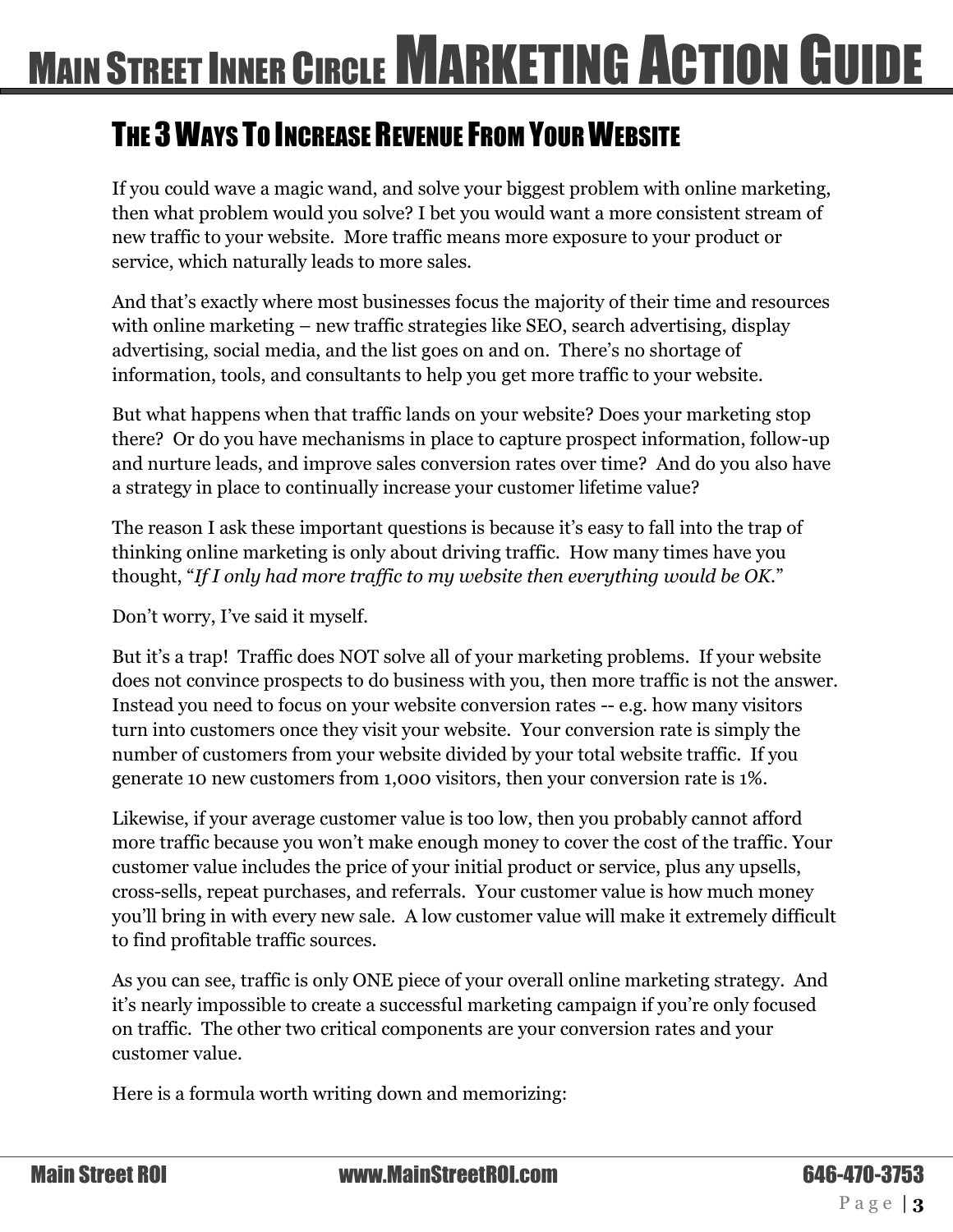#### **Revenue** = (**Traffic**) x (**Conversion Rate**) x (**Customer Value**)

The revenue you generate from your online marketing is directly proportional to the amount of traffic you drive to your website, your sales conversion rates, and your average customer value.

Let's look at an example. Let's say on average a new customer is worth \$500 to your business and you convert 1% of all website visitors into customers. That means out of 1,000 website visitors, you'll generate 10 new customers worth \$500 each. That's \$5,000 in revenue. Using the formula above, we can fill in the variables like this:

- Traffic =  $1,000$
- Conversion rate  $= 1\%$
- Customer value =  $$500$

**Revenue** =  $(1,000)$  x  $(1\%)$  x  $(\$500)$  =  $\$5,000$ 

Based on this example, you can see there are only 3 ways to generate more revenue from your website. You can:

- 1. **Increase your website traffic.** If you increase from 1,000 to 2,000, then you'll double your revenue to \$10,000.
- 2. **Increase conversion rates from website visitors to leads to sales**. If you increase conversion rates from 1% to 2%, then you'll double revenue to \$10,000.
- 3. **Increase your average customer value**. If you increase your customer value from \$500 to \$1,000, then again, you'll double revenue to \$10,000.

Those are your only three options. Of course you can improve all three areas and make a huge impact on your revenue. Let's take a look at what happens when you increase all three areas by just 30%.

|                        | <b>Traffic</b> | <b>Conversion</b><br>Rate | <b>Customer</b><br><b>Value</b> | <b>Revenue</b> |
|------------------------|----------------|---------------------------|---------------------------------|----------------|
| <b>Initial Example</b> | 1.000          | 1%                        | \$500                           | \$5,000        |
| 30% improvement        | 1,300          | 1.3%                      | \$6,50                          | \$10,985       |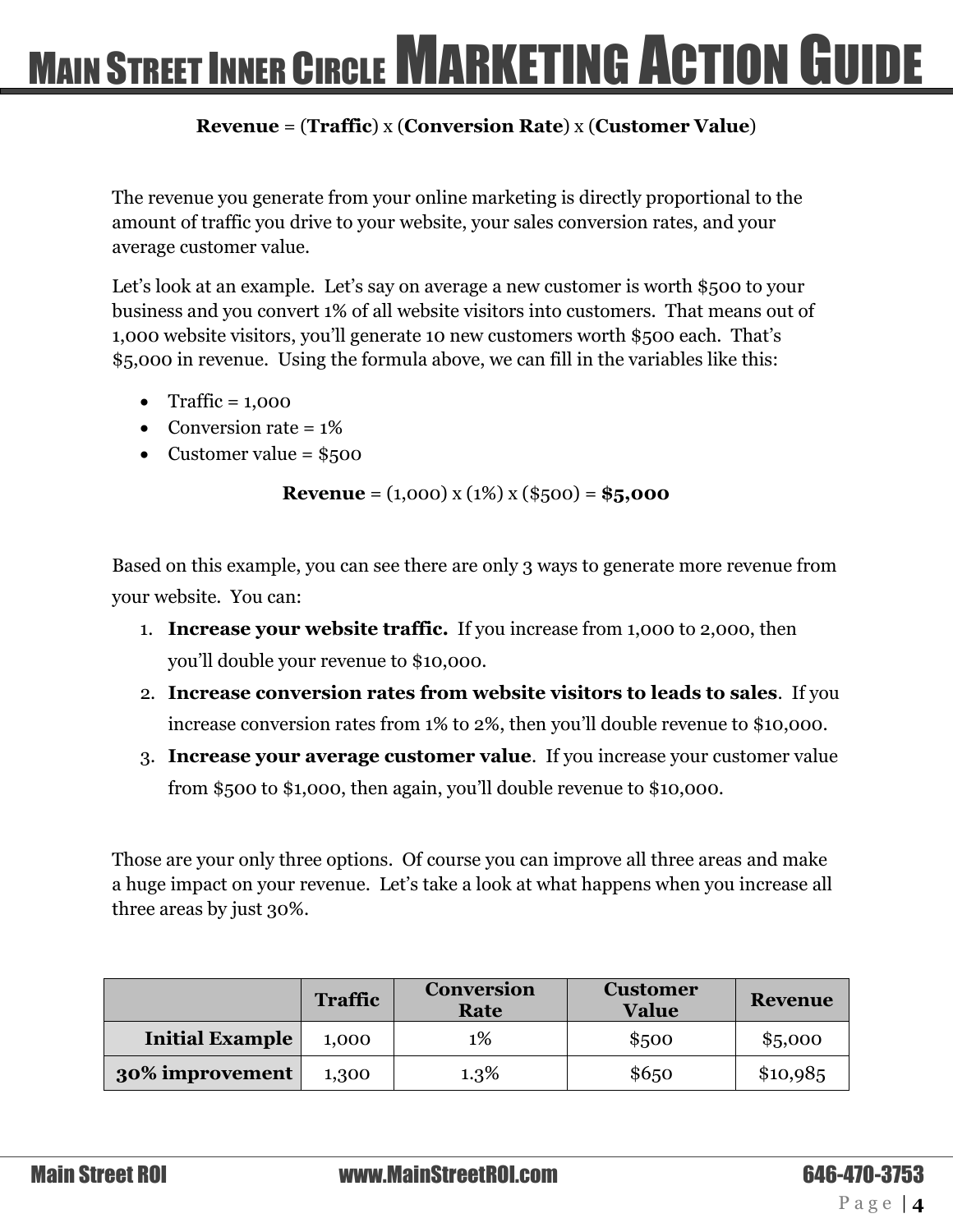From the chart above, you can see that small improvements of just 30% in each of the three areas will increase your revenue by 120%! I hope you can now see why it's important to pay attention to conversion rates and customer value in addition to your website traffic.

Of course, if you have absolutely no traffic to your website, then traffic should be your priority. If traffic is zero, then your revenue will be zero. That's easy math.

However, if you already have some traffic, then improving your conversion rates might be a better opportunity to increase your revenue.

### <span id="page-4-0"></span>THE MOST IMPORTANT NUMBER IN MARKETING

The key metric you need to monitor is your average value per visitor, or earnings per click (EPC). EPC guides your marketing decisions because it tells you exactly how much you can afford to invest to get a prospect to your website.

Here's how to calculate your EPC:

Earnings per click (**EPC**) = (**Conversion Rate**) x (**Customer Value**)

So again, if you convert 1% of your website visitors and on average your customer is worth \$500, then your EPC is \$5.00. Now you know you can invest up to \$5.00 per visitor and remain profitable. If you pay more than \$5.00 to generate a new visitor, then you'll lose money. In other words, your EPC is the maximum amount you can pay to generate a new visitor to your website.

And by increasing your conversion rates, you'll increase your EPC.

### <span id="page-4-1"></span>WHAT IS A GOOD CONVERSION RATE?

A question you may be asking is what is a good conversion rate? Or how much can you really expect to improve your current conversion rates?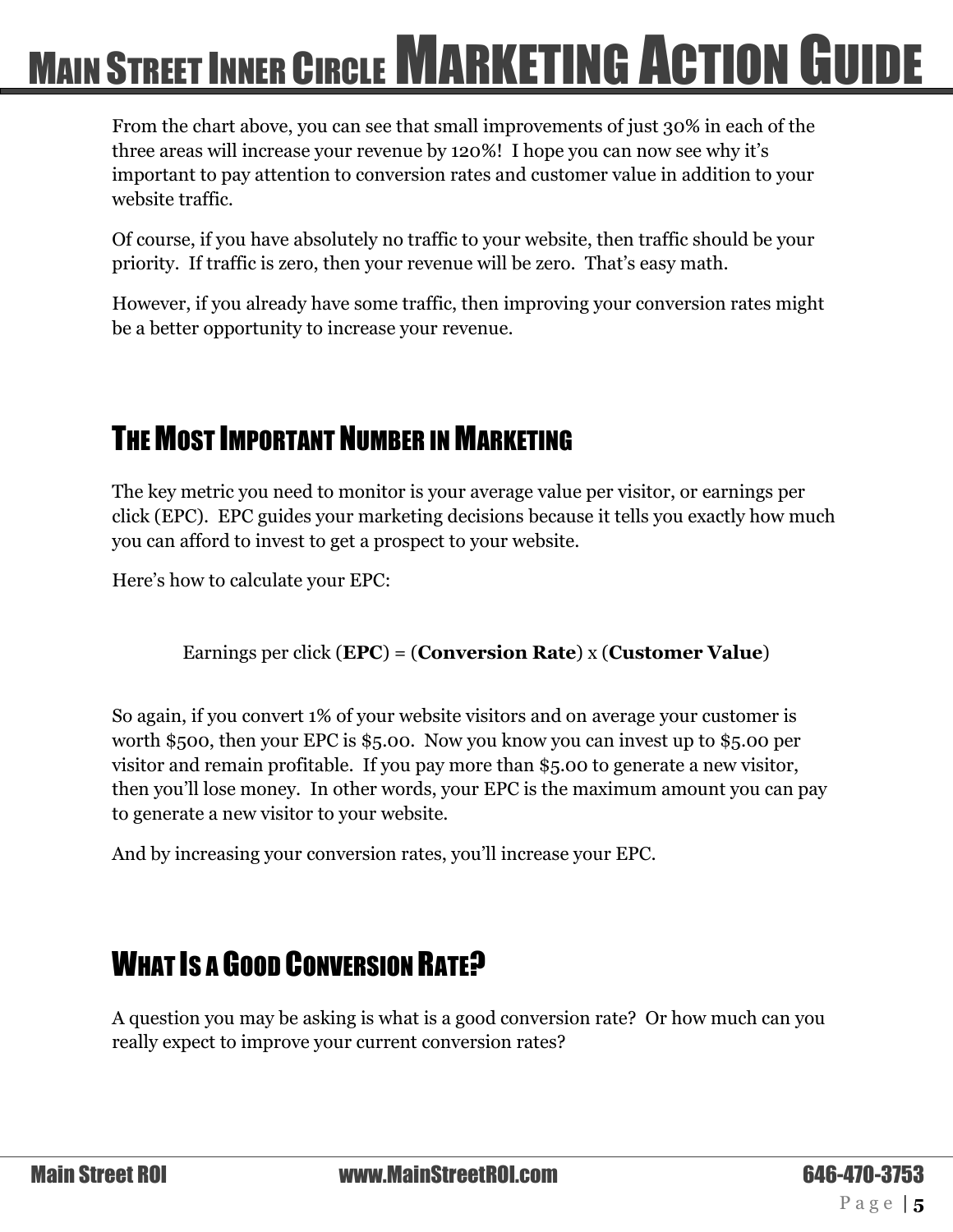Well the short answer is it varies enormously. A good conversion rate for one keyword in a search advertising campaign or an SEO campaign could be much higher than a good conversion rate for a display advertising campaign or a social media promotion.

So unfortunately it depends. There's no industry standard conversion rate you should shoot for. And as you can see from the EPC formula, you can get away with a lower conversion rate if your customer value is higher than your competitors.

It also depends greatly on what you're offering. A free report will have a much higher conversion rate than a free consultation. In my experience a webpage focused exclusively on lead generation via a free report or a free webinar should convert around 20 – 30%. That's a "good" conversion rate. A webpage where the call to action is to make a purchase should convert around 1%. Again, these are by no means industry standards because there are just too many variables to consider.

The actual conversion rate is not what's really important. The change in your conversion rate is where you will make your money. I have yet to find a sales funnel that could not be improved and as we saw in the table above, small improvements in conversions can make a huge impact on your bottom line.

Let's use the same example where the conversion rate is  $1\%$  and the customer value is \$500. In that case your EPC is \$5. If you boost conversions just 20% to 1.2%, then your EPC will jump to \$6. See the chart below to see how your EPC increases with fairly small improvements in conversion rates.

|                        | <b>Conversion</b><br>Rate | <b>Customer Value</b> | <b>EPC</b> |
|------------------------|---------------------------|-----------------------|------------|
| <b>Initial Example</b> | $1\%$                     | \$500                 | \$5.00     |
| 10% improvement        | 1.1%                      | \$500                 | \$5.50     |
| 20% improvement        | $1.2\%$                   | \$500                 | \$6.00     |
| 30% improvement        | 1.3%                      | \$500                 | \$6.50     |

A difference in just \$0.50 in your EPC could make or break your marketing campaign. For example, if you drive 1,000 visitors to your website and it costs \$5,500, then your cost per visitor is \$5.50. With the initial example, you would lose \$0.50 for every visitor to your website. With a small 10% improvement in conversion rates you will break even and with anything above 10% you'll start to generate a profit on that traffic.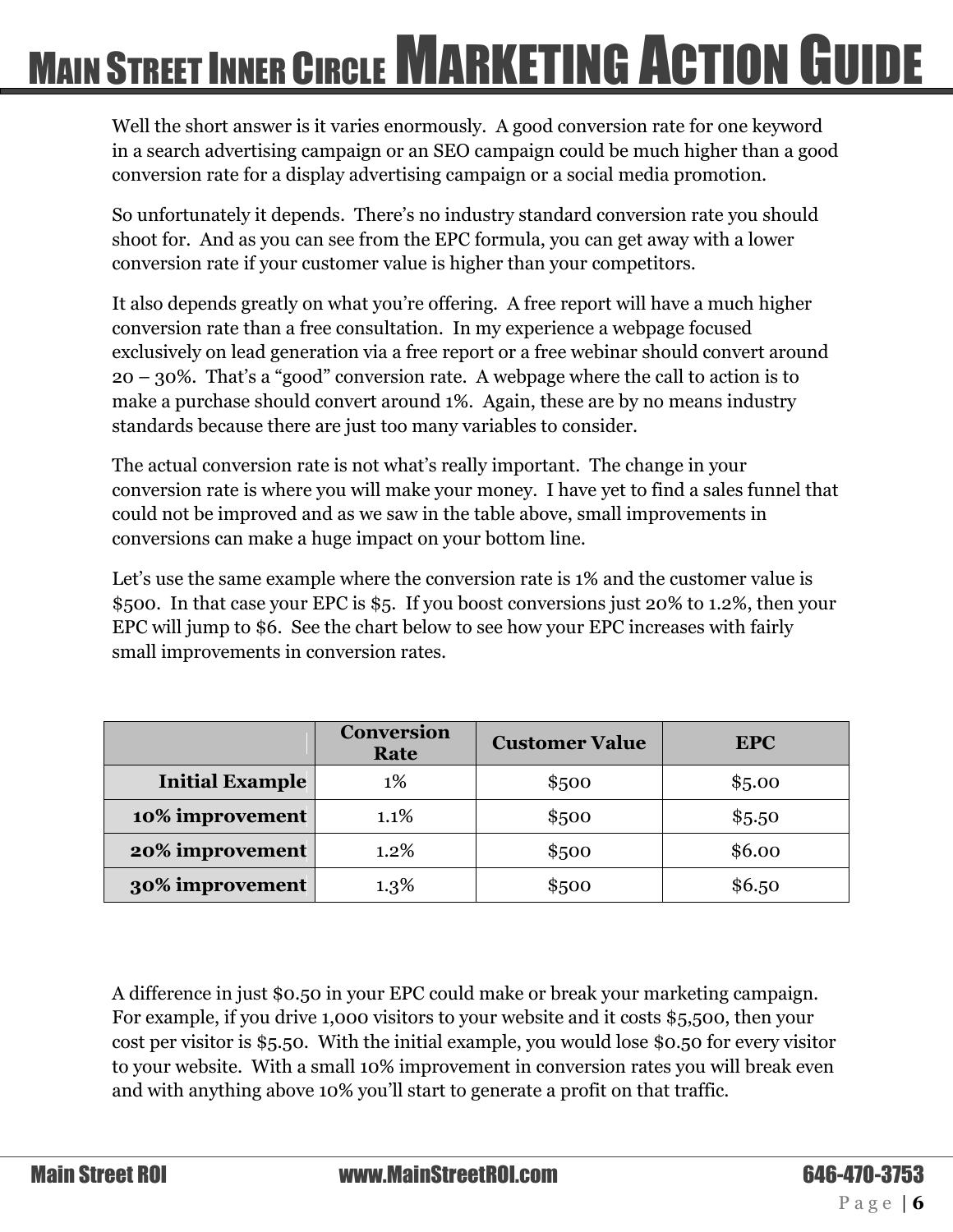Again, the point of this example is to illustrate that small changes can have very big consequences in your online marketing return on investment (ROI).

### <span id="page-6-0"></span>4 STEPS TO DOUBLE YOUR CONVERSION RATES

OK, now it's time to dive into the 4 steps to double your website conversion rates. The 4 steps are:

- 1. Define Your Micro-Conversions
- 2. Improve Your Sales Copy
- 3. Offer Lead Magnets
- 4. Improve Your Follow-Up

I recommend you go through each step in sequential order because the information builds on itself.

### <span id="page-6-1"></span>1. DEFINE YOUR MICRO-CONVERSIONS



The first step to improve your conversion rates is to define what's called your "microconversions." Micro-conversions are the small steps your prospect needs to take in order to ultimately make a purchase from you.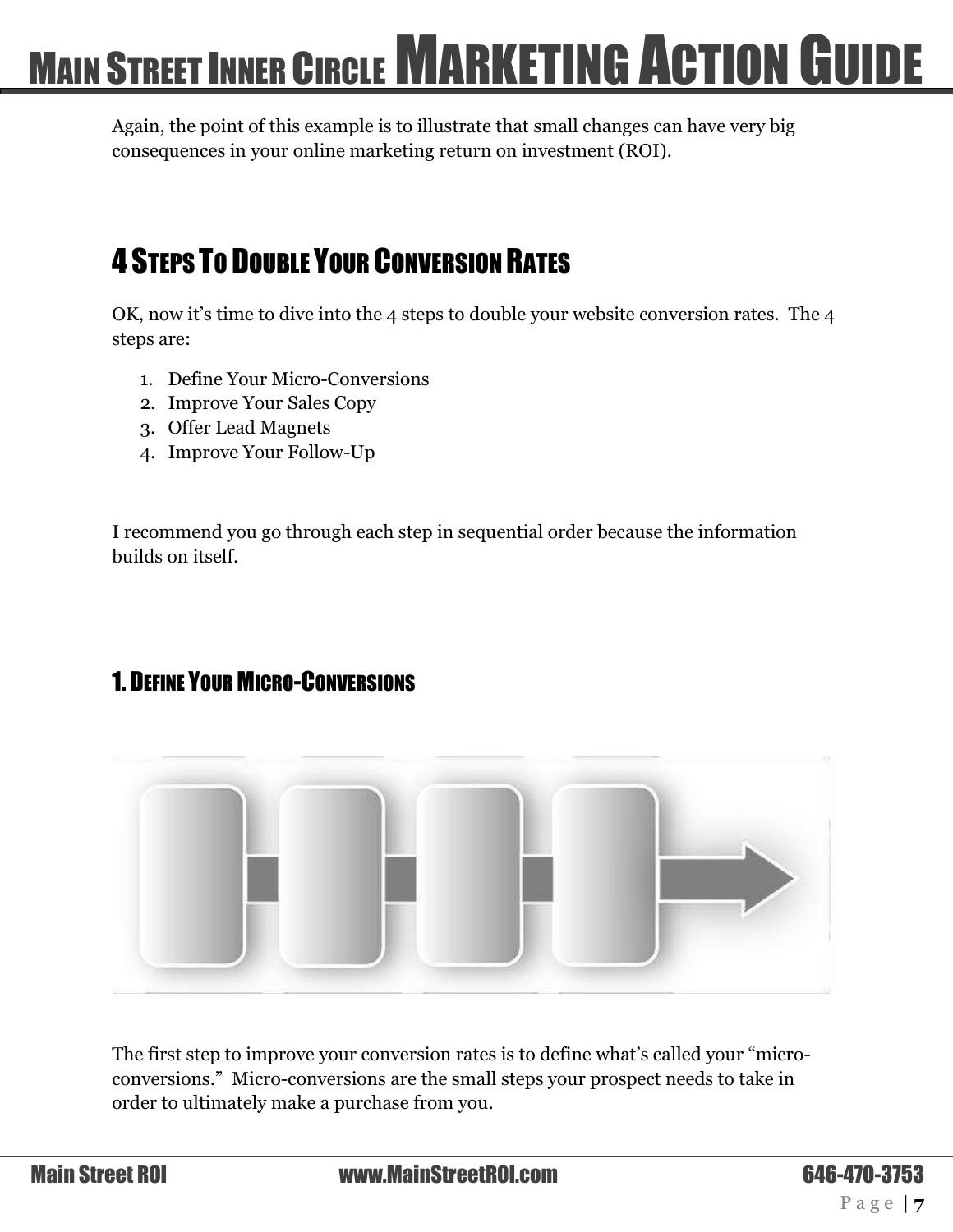For example, you may have the following micro-conversions:

- Visit your product or service page
- Request a demo or a free consultation via an online webform
- Attend the demo or free consultation via phone
- Request a proposal
- Attend the proposal via phone
- Agree to purchase your product or service
- Send payment

As you can see, there are a lot of small steps and when you list them all it's much easier to see where your sales process is breaking down. Plus, this exercise will allow you to test and optimize each step in your sales funnel so you're continually making improvements month after month.

Once you list all of your micro-conversions, then the next step is to determine the conversion rates at each step in the sales process. For example, in your analytics platform (i.e. Google Analytics) you can see how many people visit your product or service webpage. If you have Goals set up correctly in Analytics, then you can also see how many of those folks completed the online webform. Now you know the conversion rate from visitor to webform lead.

Next, you'll have a conversion rate from webform lead to actual attendee on the demo or free consultation. Not everyone will show up and by tracking the conversion rates here you can work on different strategies to improve attendance. For example, your receptionist could call to confirm the day and time a few days before and on the same day. Plus, you may even use an SMS text reminder, which works great to boost attendance to webinars.

I'm sure you get the point here. Break down your sales funnel into each small step so you can isolate the conversion rates and improve each step one at a time. This will also ensure you have proper tracking in place to optimize your conversion rates. Always remember, you can't improve what you can't measure!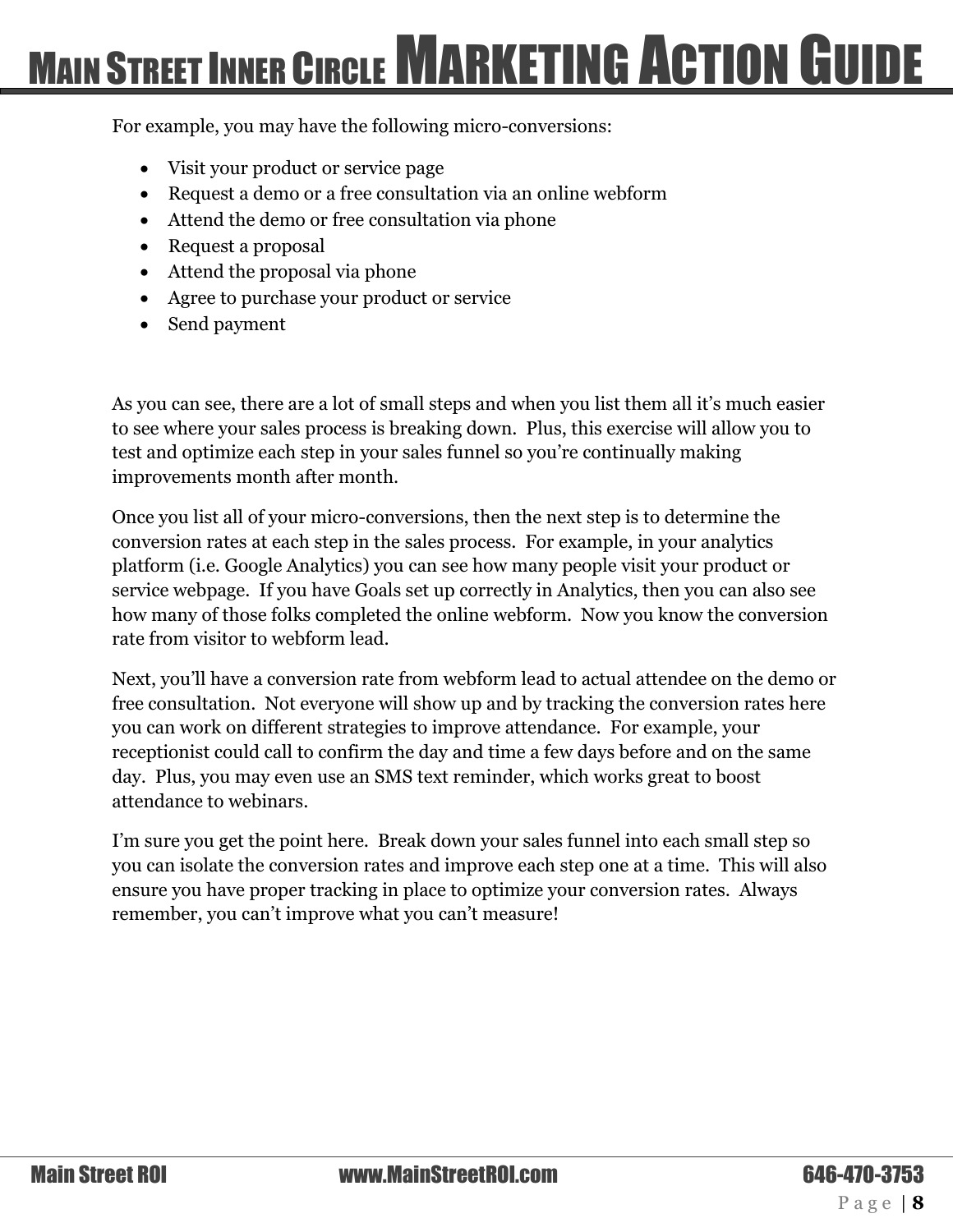### <span id="page-8-0"></span>2. IMPROVE YOUR SALES COPY



Once you're done defining your micro-conversions, then it's time to improve your sales copy. There are 7 elements of compelling sales copy:

- A. Unique Selling Proposition (USP)
- B. Irresistible Offer
- C. Prominent Call to Action
- D. Strong Headline
- E. Benefit Focused Text
- F. Social Proof
- G. Credibility Indicators

These 7 elements can be applied to your webpages, your emails, and any other marketing material you create. Use this list like a checklist when you review anything in your sales funnel.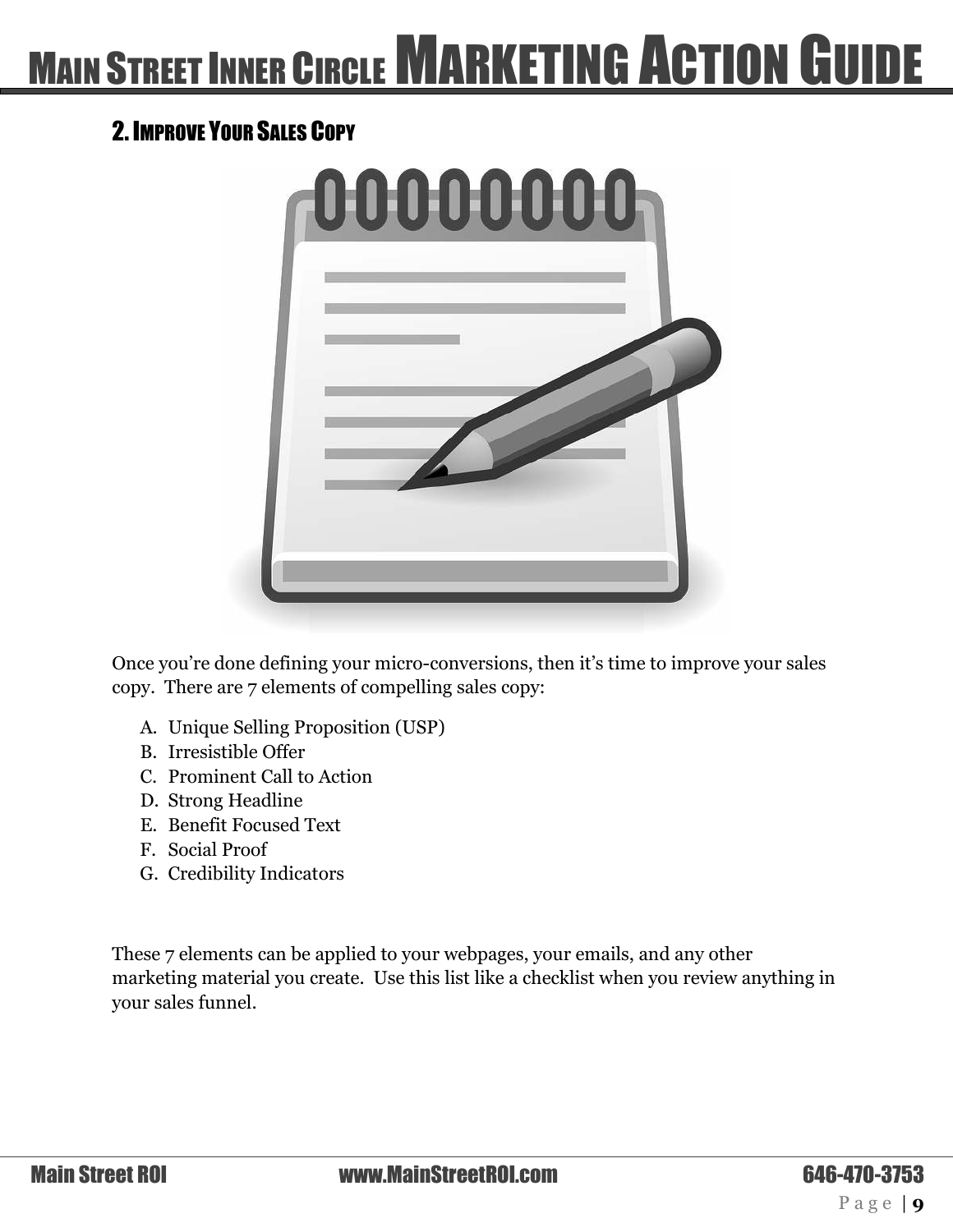### <span id="page-9-0"></span>A. UNIQUE SELLING PROPOSITION (USP)

One of the most critical elements of your sales copy is your unique selling proposition, or USP. This must be defined first before you move on to the other six elements.

To create your USP, answer the question, "*Why should I, your prospect, choose to do business with you versus any and every other option available to me – including doing nothing?*"

This question was first coined by marketing expert Dan Kennedy and it's a great way to start thinking about what makes your company unique. Don't freak out if you don't have an answer. Your competitors probably don't know either and that's why this can give you a huge competitive advantage.

Here are two examples of very strong USPs, so you know what to shoot for:

- "Fresh hot pizza delivered in 30 minutes, or it's free"– Dominos
- "When it absolutely, positively has to be there overnight"– Fedex

As you can see from the examples above, a strong USP will focus on just one core aspect of your business that you perform better than every other competitor. For Dominos, it's speed of delivery. It's not the best tasting, or best ingredients, or friendliest service. It's fresh and it's hot and you'll get it in under 30 minutes.

And for Fedex, it's reliable overnight delivery. That's it. They hang there hat on just one core benefit.

So what do you do better than all of your competitors? Take the time to research your competitors and think through what your business can do or already does best. Then write down your USP and move on to your offer.

### <span id="page-9-1"></span>B. Irresistible Offer

If your conversion rates are low, then your offer is not resonating with your prospects. It's not irresistible and therefore, your prospects have no problems ignoring it.

We need to fix that ASAP.

An irresistible offer will accomplish three important goals: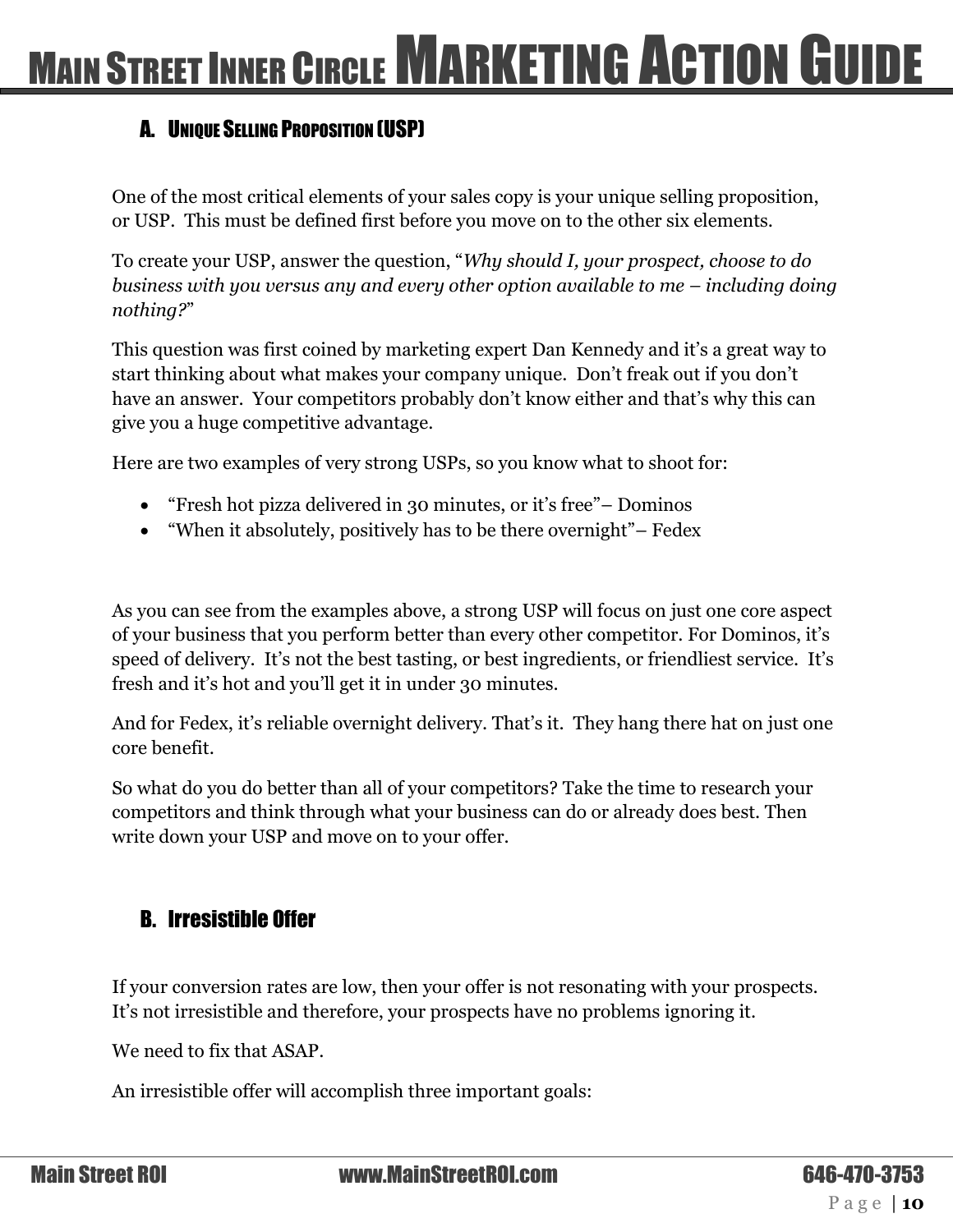- **Overcome procrastination**: Typically this is done with specified or implied deadlines to encourage prospects to take action quickly.
- **Remove risk:** A strong guarantees will remove risk and hesitation.
- **Differentiate your business**: Your business should be the obvious choice because of your irresistible offer.

Let's take a look at some different types of offers, along with examples, that you can use on your website:

- 1. Free sample (e.g. free wedding band DVD demo)
- 2. Special discount (e.g. 20% off your first massage)
- 3. Strong guarantee (e.g. guaranteed overnight delivery)
- 4. Free gift with order (e.g. free dog bone with your first visit to the vet clinic)
- 5. Free information (e.g. free report, seminar, or webinar)

Which of the 5 options above will work best in your business? Can you craft an offer so that your prospect would think, "*I would be a fool if I didn't take advantage of this*"? That's the goal with your irresistible offer.

### <span id="page-10-0"></span>C. Prominent CALL TO ACTION

It's possible to use a great USP and an irresistible offer, but lose sales simply because you don't give crystal clear instructions for how to contact you. A big reason why people do not buy is because they get confused about the next step. This is also why you should have already mapped out all the steps in your sales funnel. At each critical juncture, make sure you have a strong and prominent call to action.

### <span id="page-10-1"></span>D. STRONG HEADLINE

When it comes to your website, your headline is the most important element on the page. Research has shown website visitors make a decision within 3 to 8 seconds about whether or not they are going to stay or click back to find another website. So if your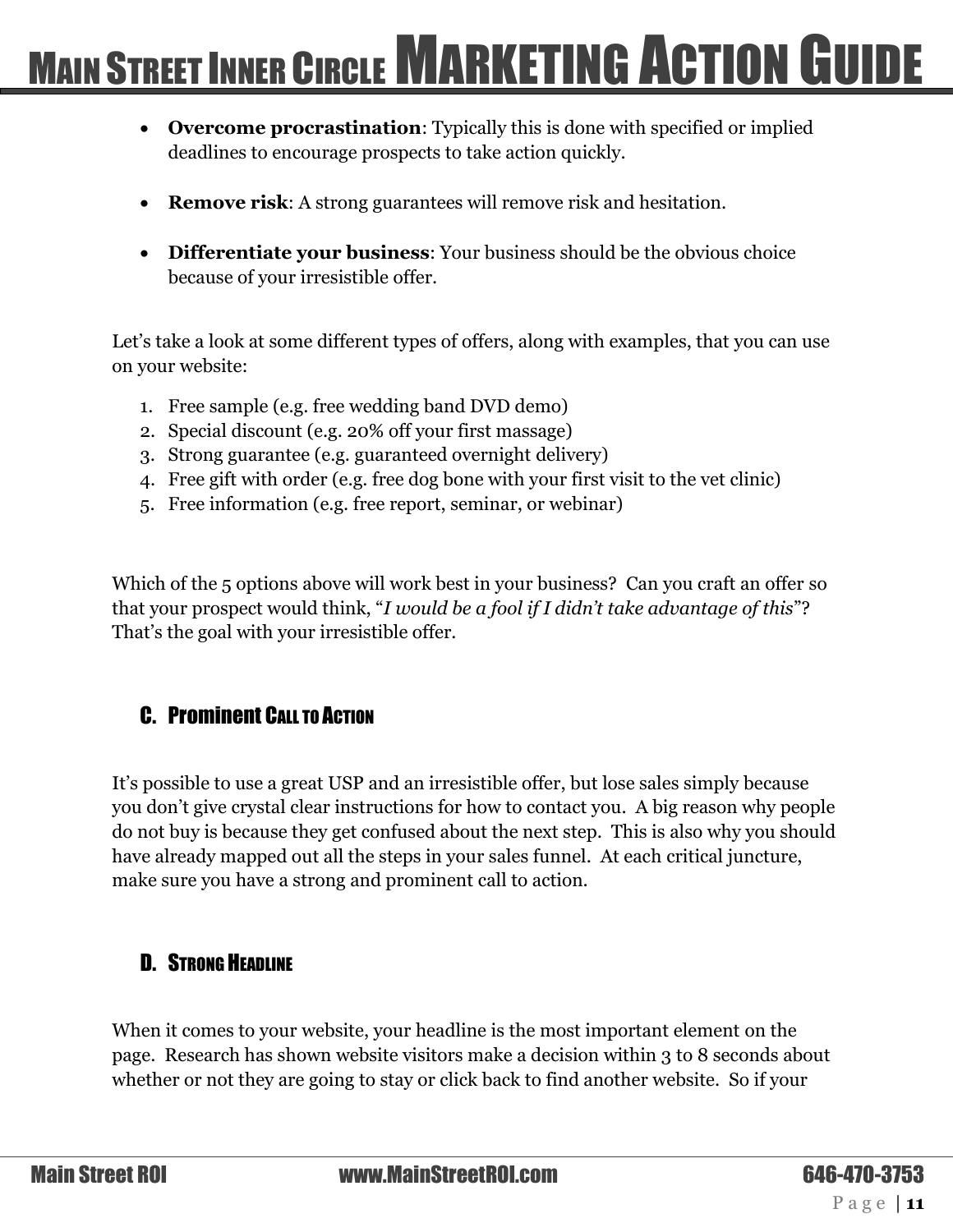headline is weak and/or irrelevant, then many of your prospects are going to quickly bounce away from your website.

So the primary goal of your headline is to first reassure your prospect is on the right webpage. Grab her attention with something related to where she came from (i.e. match the ad she clicked on, the keyword she searched in Google, or the website she was visiting just before landing on your website).

The other goal of your headline is to compel your prospect to keep reading. You're not necessarily selling in your headline. You're trying to get her to continue reading the rest of your webpage where you can convince her to take the next logical step in the sales process.

### <span id="page-11-0"></span>E. BENEFIT FOCUSED TEXT

Your prospects are not necessarily looking for a great business. They are looking for results and solutions to their problems. So don't waste their time with company-focused or feature-focused text on your website.

Your website must answer the prospect's question, "*How does this benefit ME*?"

In other words, how does your experience, your high-tech equipment, your proprietary processes, or anything else in your company help your customer achieve her desired result? Focus your website text on answered that question and you'll increase your conversions.

### <span id="page-11-1"></span>F. SOCIAL PROOF

Social proof can be testimonials and reviews of your product or service in text, audio, or video format. The best format by far is video because there's absolutely no doubt the person is real. Audio works as well and text is better than nothing.

The goal of your social proof is to accomplish the following:

- 1. Prove that other people have tried your product or service and it does in fact work.
- 2. Prove that other people *in your prospect's exact situation* were happy with your product or service.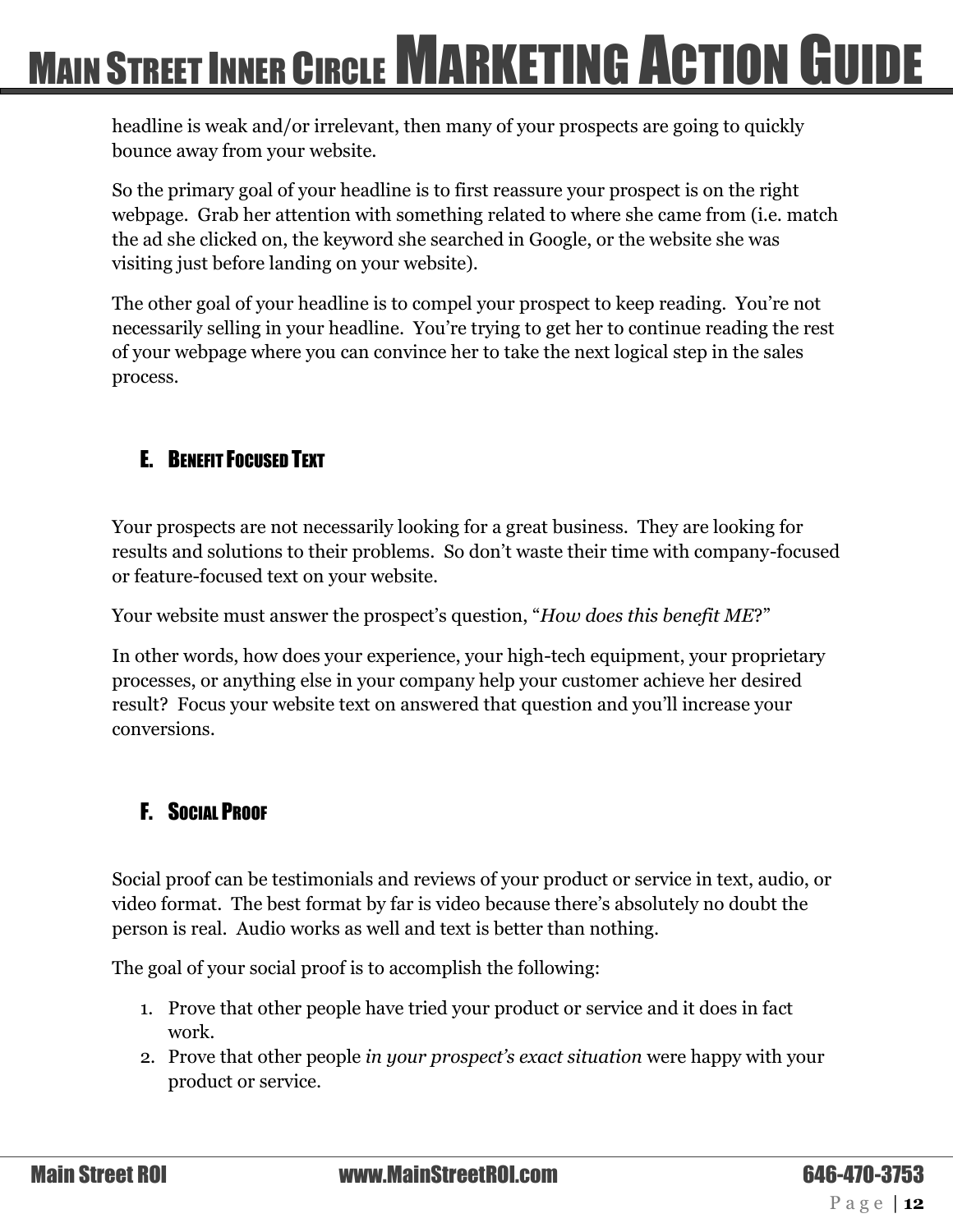The best social proof will address the second item above. So whenever possible you want to find testimonials and reviews from customers who are in all the different situations your prospects may be in.

For example, if you're a real estate agent, then you would want testimonials from first time home buyers, veteran home buyers, and maybe even real estate investors. Those are three distinct situations that one of your prospects may be in. By having all three you know your prospect will see someone in her exact situation and feel confident you can help her.

### <span id="page-12-0"></span>**G.** CREDIBILITY INDICATORS

Unfortunately there are inexperienced, dishonest, and even fraudulent businesses advertising online. And almost everyone has heard horror stories about someone getting ripped off. The internet can be a scary place when you're about to make a purchase decision.

So unless you're a big name company, your prospects are going to think twice before contacting you to do business. Fortunately, there are some credibility indicators you can use on your website to help demonstrate your legitimacy.

Here are the 4 credibility indicators I recommend you use:

- 1. List as much contact information as possible. Address, phone number, email address, and even live chat. The more the better to show you're legitimate and easy to get in touch with.
- 2. List any groups and associations you're a member of. This is credibility by association.
- 3. List any online or offline press mentions. Include a section called "As seen in" on your website and list some press logos.
- 4. If you take credit cards via a secure online form, then list a  $3<sup>rd</sup>$  party trust seal like McAfee or Verisign.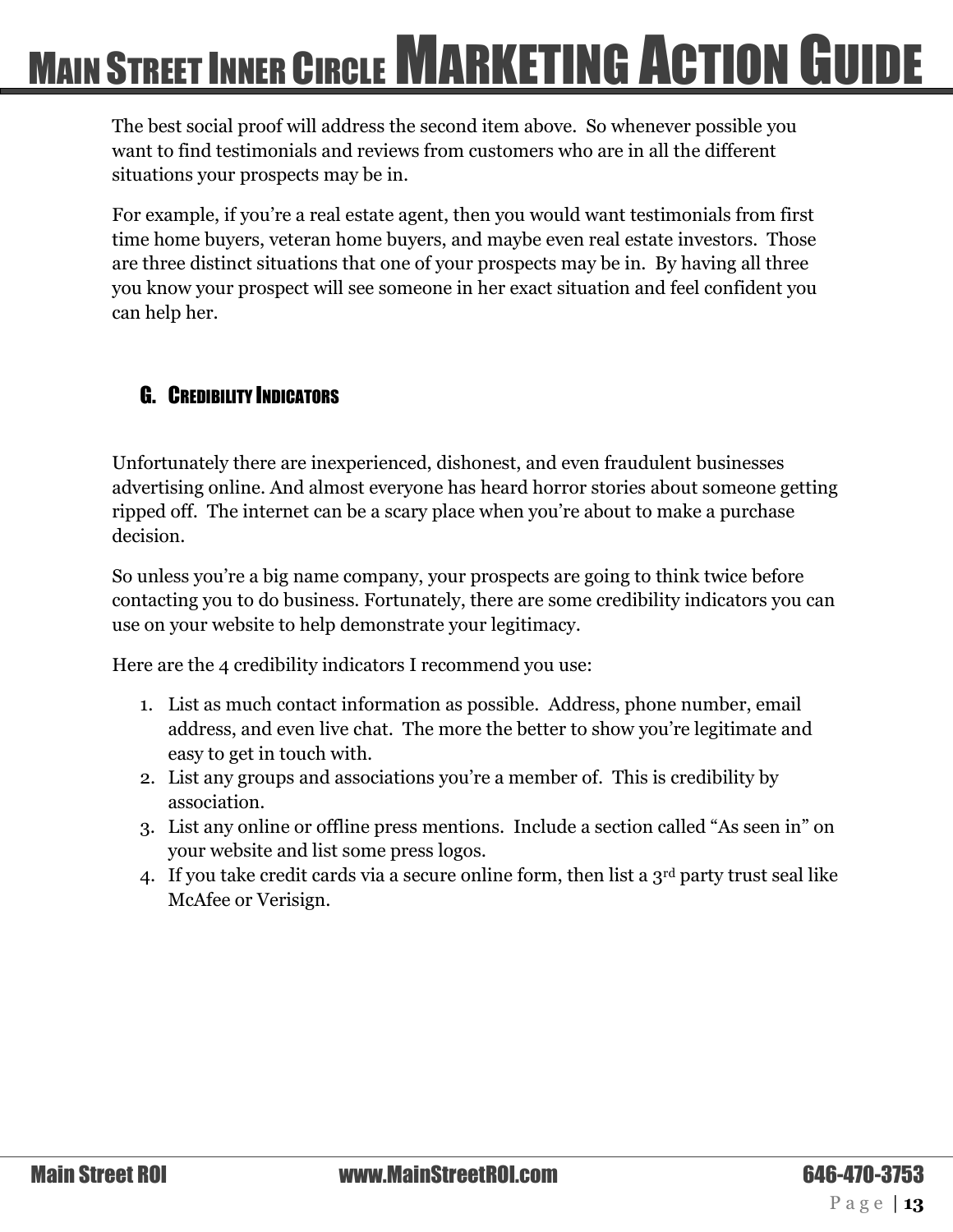### <span id="page-13-0"></span>3. OFFER LEAD MAGNETS



The 3<sup>rd</sup> step to improve conversions is to offer lead magnets on your website. A lead magnet is a piece of content or a tool that you offer in exchange for contact information. For example, a free report, a video, or a webinar are great examples of lead magnets that will attract your prospects and compel them to give you their contact information.

But why do you even need a lead magnet?

The reason is because the vast majority of all online traffic is not ready to buy when they visit your website. A great website will convert about 4% of visitors into customers. That means at least 96% of your visitors are NOT going to purchase right away. That's a lot of your traffic going to waste…

So if visitors do not purchase, then you absolutely must have a way to follow up so you're in front of your prospect the minute she is ready to pull the trigger and buy.

Here's how the process works:

- 1. Collect contact information in exchange for the lead magnet
- 2. Pre-sell your product or service in the lead magnet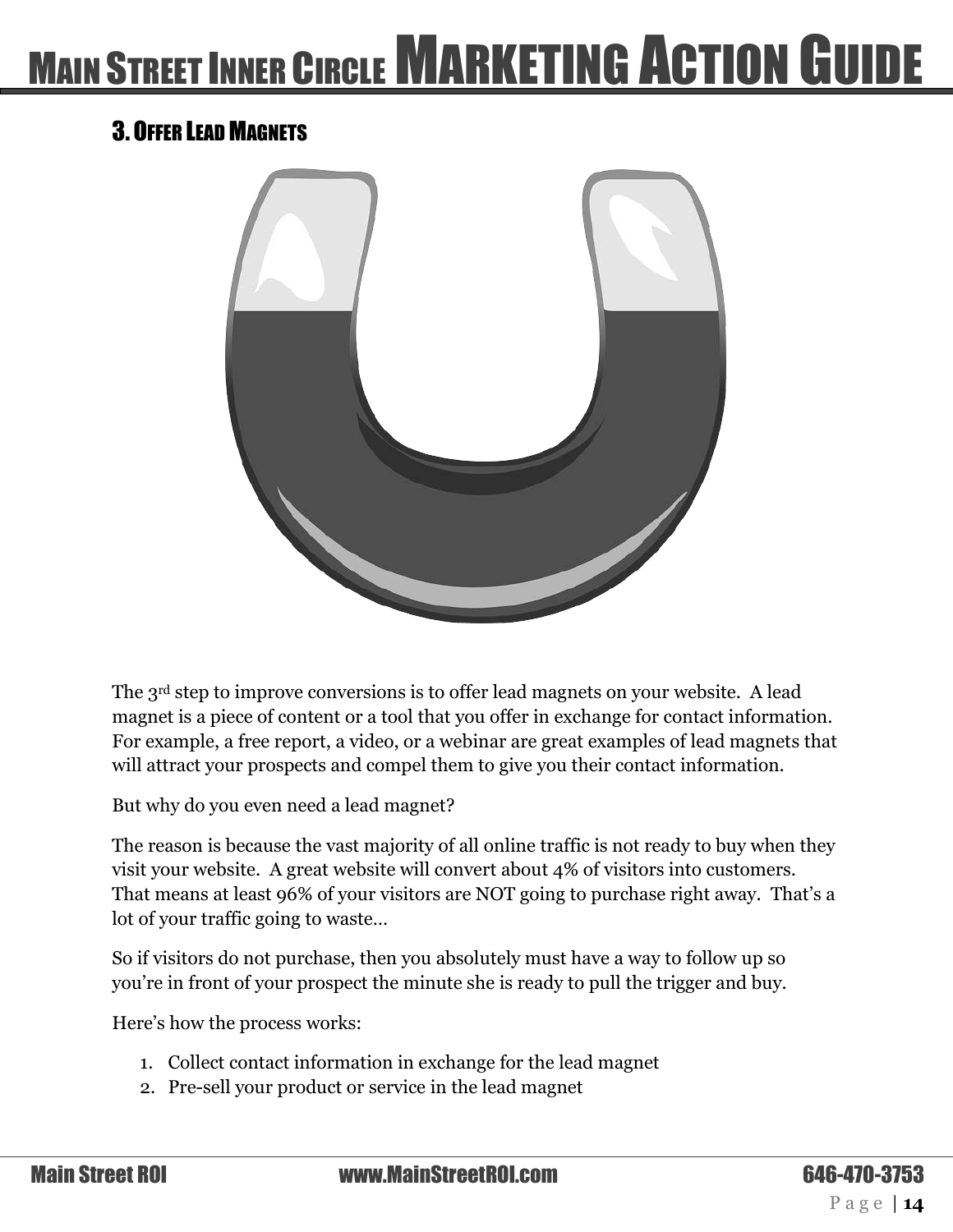- 3. Educate, build trust, and address objections via follow-up
- 4. Present offers and compelling reasons to purchase via follow-up

We'll get to steps 3 and 4 later in this guide, but for now let's focus on steps 1 and 2. What makes a great lead magnet and how do you create one?

All great lead magnets have the following 3 elements:

- A. Magnetic headline
- B. Useful & accurate information
- C. Pre-sell

#### <span id="page-14-0"></span>A. MAGNETIC HEADLINE

A lead magnet is only as good as the headline you give it. A weak headline means no one will complete the form to you their contact information. Remember, the sole purpose of your lead magnet is to attract your ideal prospect and compel them to request the information or tool.

So the first question to answer is "*Who is your ideal prospect*?"

In any marketing tactic the first step is always to identify your target prospect. If you try to create a lead magnet that appeals to everyone, then you'll end up attracting NO ONE! So first, pick your target prospects and use him or her to guide the process of creating the lead magnet.

Once you have your ideal prospect pictured in your mind, the next step is to brainstorm topics that would be appealing to him or her. You may even want to search in Google to see what your competitors are offering to give you more ideas.

And finally, once you have a topic, then the next step is to write a compelling headline. Now we're ready to create the lead magnet using the next 2 elements.

#### <span id="page-14-1"></span>**B. USEFUL & ACCURATE INFORMATION**

The headline you created above is going to make a promise to your prospect. You're promising to deliver information, answer some questions, and/or provide a useful tool. This is going to be your prospect's first impression of your business and like your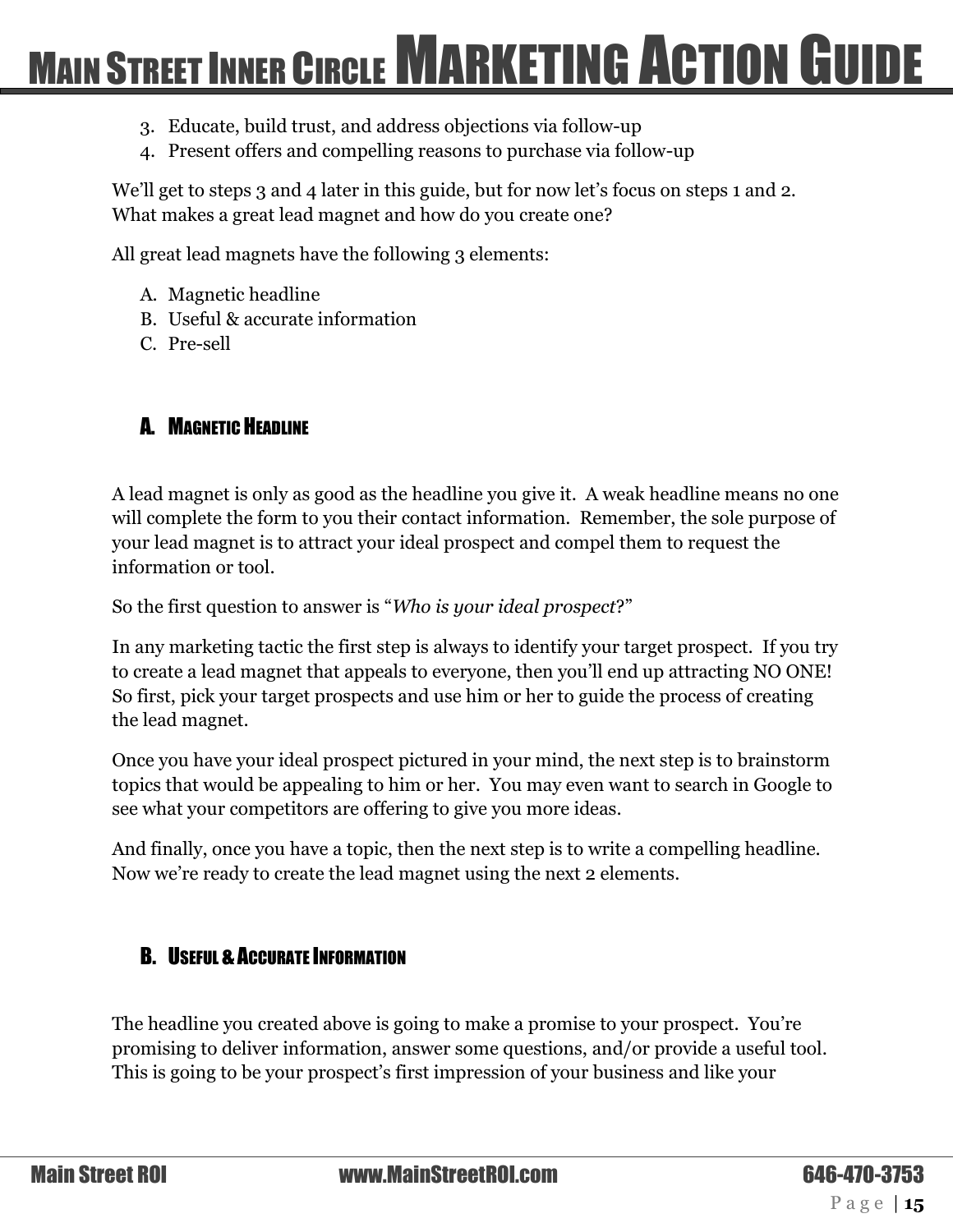mother used to tell you, you only get one chance to make a great first impression. Don't screw it up with low quality content!

Great lead magnets provide high quality, useful information, but they do not replace your product or service. Your lead magnet should not connect all the dots because then there is no reason to make a purchase.

I like to use the analogy of handing your prospect a puzzle and you show her how to get the border complete. If you've ever worked on puzzles then you know how important it is to get the border complete. However, there's still a lot of work to get the entire puzzle complete. That's where your product or service comes into play. Your lead magnet provides the border and your product or service is positioned as the fastest and easiest way to get the rest of the puzzle complete.

### <span id="page-15-0"></span>C. PRE-SELL

Once your prospect has requested your lead magnet, then the primary goal is to pre-sell your product or service. Receiving the contact information is great, but the goal here is to try to sell as quickly as possible. Many prospects will request your lead magnet to test the waters and if your content is great (see section above about Useful & Accurate Information), then they will contact you right away to make a purchase.

You can increase your conversions by pre-selling your product or service in your lead magnet. By pre-selling, I mean positioning your product or service as the most logical next step.

For example, one of our private clients offers a free business plan template to prospects. The template is useful, accurate, and gets the prospect moving down the path to create her business plan. However, it's not 100% complete. There's no financial model and the template is not editable because it's a PDF file. Throughout the template, there is information for how to upgrade to the paid template that includes an editable file, a financial model, and more instructional information.

Another example of pre-selling is from marketing expert, Joe Polish. Joe created the "Consumer's Guide to Hiring a Carpet Cleaner" and the guide positioned Joe's carpet cleaning company as the superior company.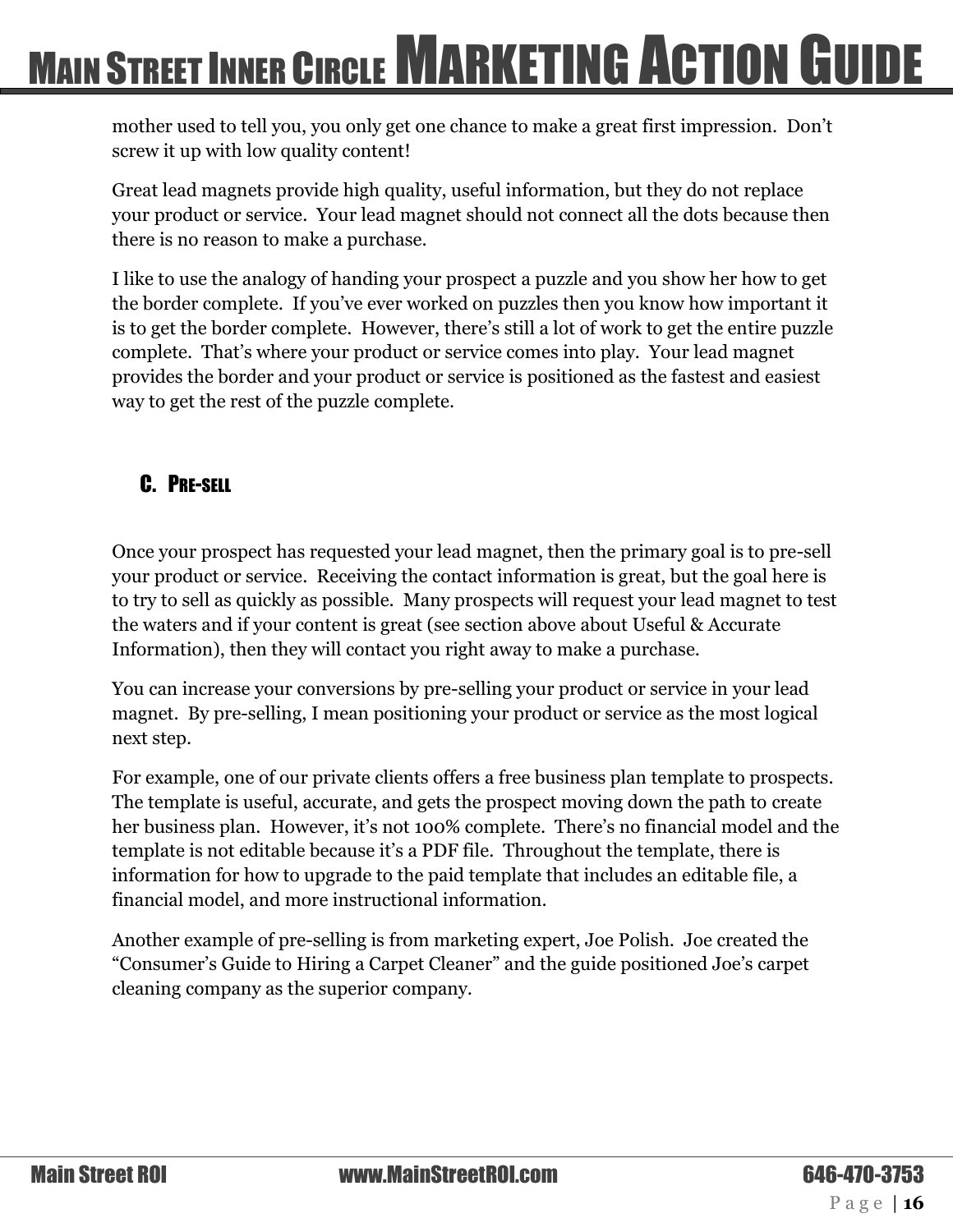### <span id="page-16-0"></span>4. IMPROVE YOUR FOLLOW-UP



The fourth step to improve your conversion rates is to follow up. We all know follow-up is critical to increase sales. There are countless studies out there and most of them point to the fact that purchases occur after the 7<sup>th</sup> contact. Another study by the Inquiry Handling Service revealed that 85% of purchase activity happens between 4 to 18 months AFTER the initial inquiry.

Whatever the reality is in your industry, follow-up is obviously critical. In the section above, you learned that at least 96% of your website traffic is not going to buy right away. So the only way to convert is via follow-up by email, phone, and direct mail.

But what exactly do you follow up with?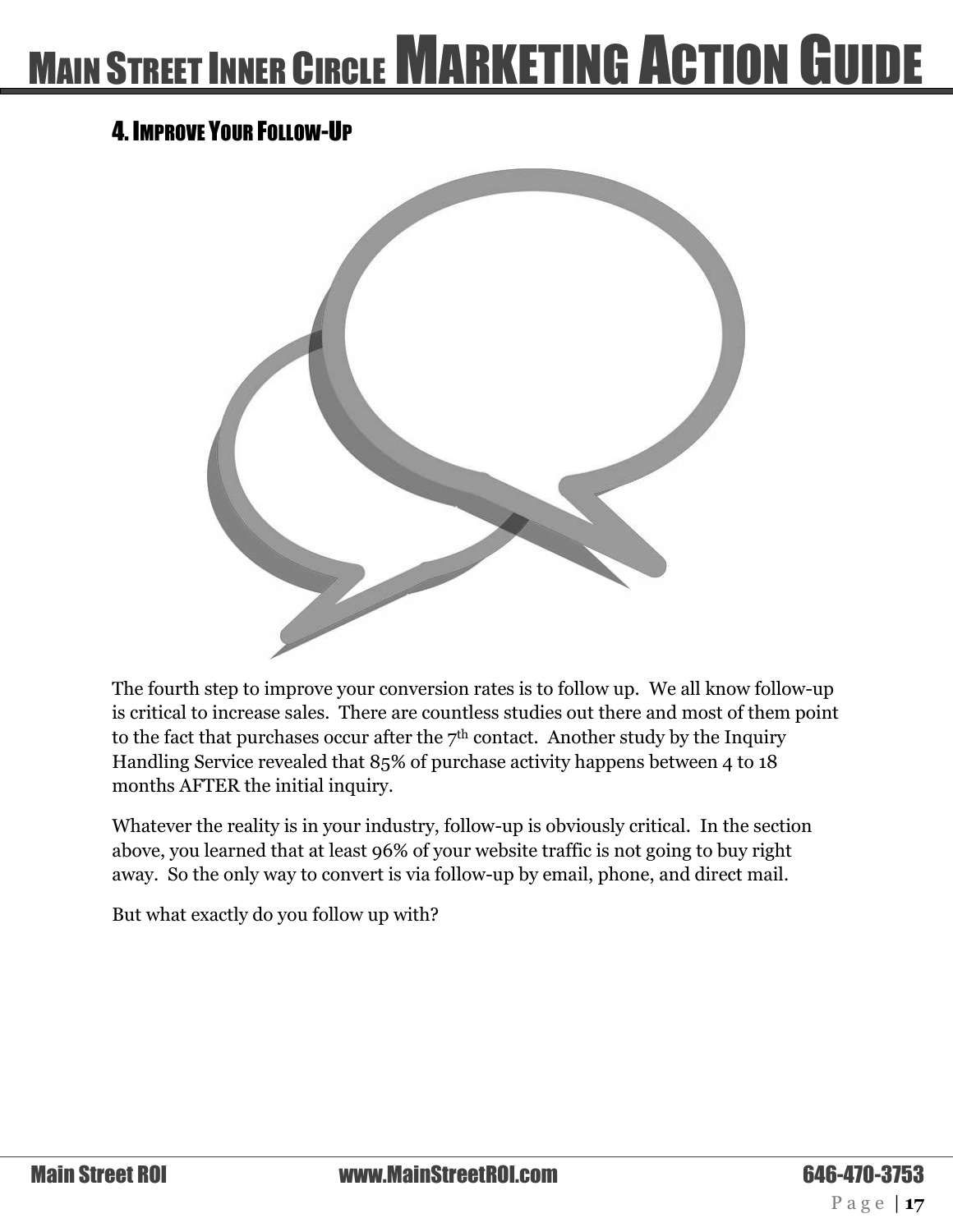#### <span id="page-17-0"></span>WHAT TO FOLLOW-UP WITH

There are 5 goals with your follow-up:

- 1. Educate your prospect about the industry, the problem, and the solutions available while pre-selling your product or service
- 2. Provide social proof to overcome doubt and skepticism
- 3. Provide credibility to overcome doubt and skepticism
- 4. Stay top-of-mind so the prospect comes to you when she is ready to buy
- 5. Present special offers to encourage your prospect to take action

Based on those 5 goals you should be able to brainstorm dozens of different ways to follow-up with your prospects. For example, you could send:

- Educational information similar to the lead magnet she already requested.
- Case studies, testimonials, or reviews of your product or service
- Press mentions
- Birthday card if you request date of birth to access your lead magnet
- Promotional offers only available to prospects who requested your lead magnet

#### <span id="page-17-1"></span>HOW TO FOLLOW-UP

The most obvious ways to follow up are via one-off email, phone calls, and direct mail. These are all effective, but as your list of prospects grows it will become impossible to follow-up effectively with everyone. That's one of the main reasons businesses are typically terrible at following up. It's a lot of work!

Luckily there are some tools to automate this work:

- Autoresponders
- Retargeting ads

Autoresponders are automatic emails sent in a sequence to your prospects. These are also called drip campaigns or follow-up campaigns. Once you set up an autoresponder sequence, then every new prospect who requests your lead magnet, will receive the same messages with absolutely no more additional work on your part. It's literally set it, and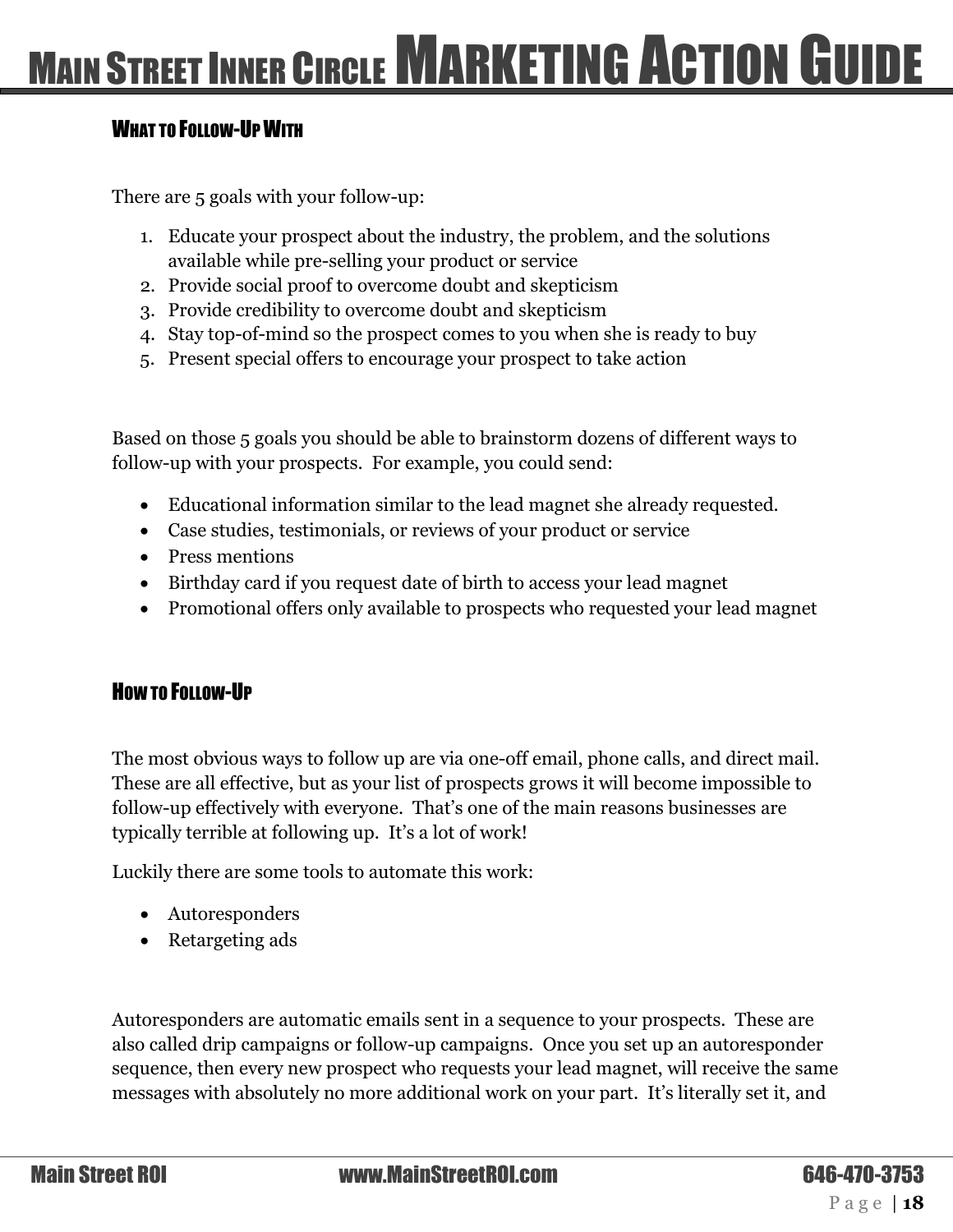forget it. However, I always recommend testing, tracking and optimizing so nothing is really "forget it."

Retargeting ads are another form of follow-up, but instead of using email, you're going to use banner ads on other websites across the internet. Retargeting ad networks allow you to laser focus your banner ads so they only display to prospects who have already visited your website. More precisely, you can target prospects who visited a particular page on your website (i.e. your product or services page) and who have not yet purchased.

You can use retargeting ads to display banner ads in a similar sequence as your autoresponder emails. The goals are same so be creative in how you display your ads over a certain amount of time.

The final topic in this section is segmentation. Every business has different segments of prospects. In the real estate agent example I used earlier there were three segments: first time home buyers, veteran home buyers, and real estate investors. Clearly each of those segments needs to receive different information. If you try to take a shortcut here and send the same generic information to all three, then you're shooting yourself in the foot. Take the time to segment your email and retargeting lists and then follow-up with the most appropriate information.

#### <span id="page-18-0"></span>WHEN TO FOLLOW-UP

There's no set follow-up schedule for every business. The frequency that works for a real estate agent may not be appropriate for a car mechanic or a carpet cleaner. Typically, businesses do not follow up frequently enough so chances are good you're not sending enough emails, making enough phone calls, sending enough direct mail, or showing enough retargeting ads. When in doubt, test a higher frequency and measure the effect on sales.

At the very least I recommend following up every month, but if possible try to send something every week. If you're subscribed to our Main Street Marketing Tips newsletter, then you know we follow-up about  $3 - 4$  times per week with educational information and special promotions. We have tested more and less frequent emails and found 3 – 4 times per week works best for us.